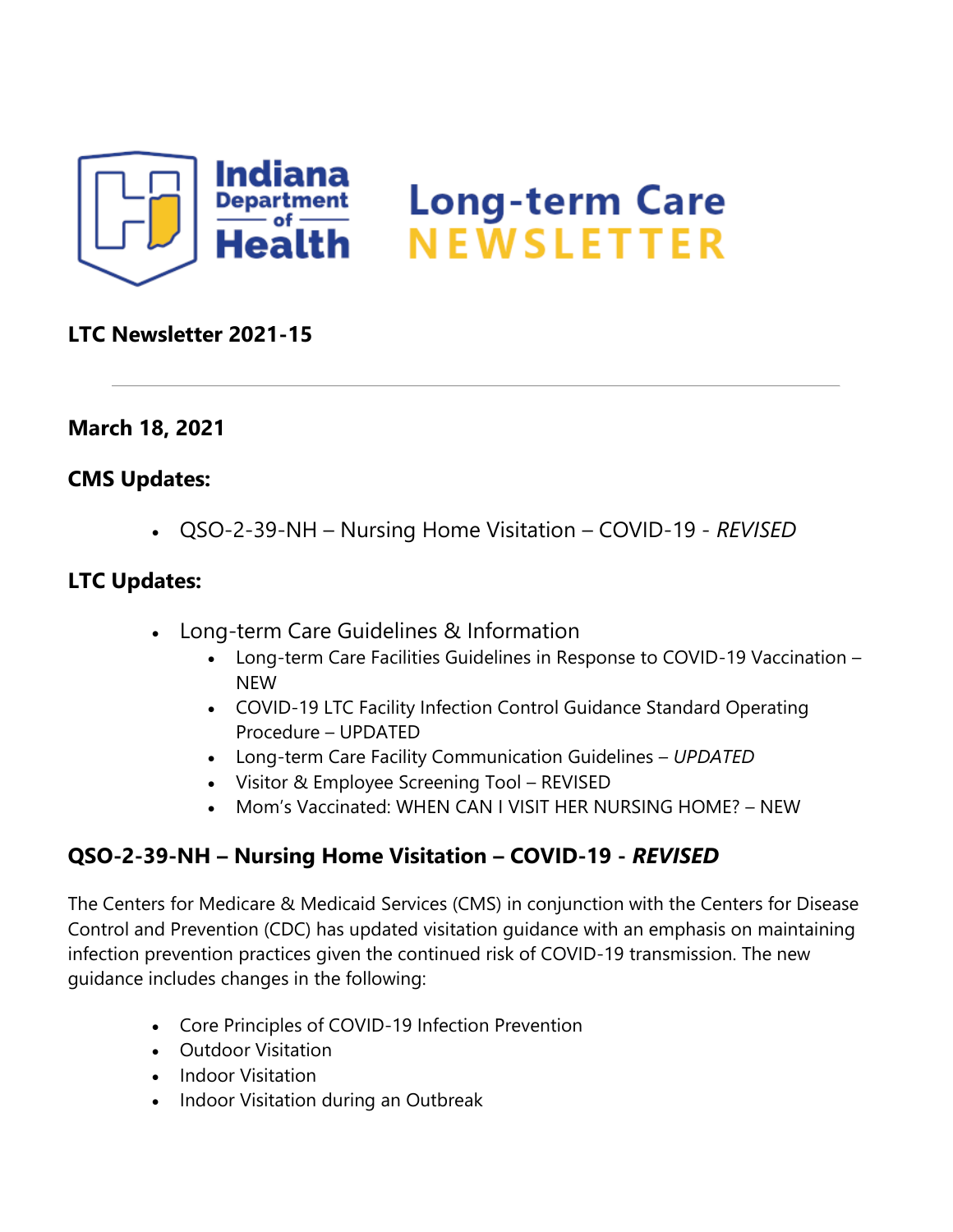- Visitor Testing and Vaccination
- Compassionate Care Visits
- Access to the Long-Term Care Ombudsman
- Federal Disability Rights Laws and Protection & Advocacy (P&A) Programs
- Survey Considerations

Complete information: [QSO-20-39-NH Nursing Home Visitation](https://lnks.gd/l/eyJhbGciOiJIUzI1NiJ9.eyJidWxsZXRpbl9saW5rX2lkIjoxMDAsInVyaSI6ImJwMjpjbGljayIsImJ1bGxldGluX2lkIjoiMjAyMTAzMTguMzcyNDY1ODEiLCJ1cmwiOiJodHRwczovL2NvbnRlbnQuZ292ZGVsaXZlcnkuY29tL2F0dGFjaG1lbnRzL0lOU0RILzIwMjEvMDMvMTgvZmlsZV9hdHRhY2htZW50cy8xNzI3MTE5L1FTTy0yMH4zOS1OSC1IT01FVklTSVRBVElPTi1SZXZpc2VkLlBERiJ9.G47wV-UjHpSv5Q4wWuJPFfM-3EuZsul5UW-uvjLSKGM/s/1439130268/br/100296549954-l) – COVID-19 (REVISED)

# **Long-term Care Guidelines and Information**

#### **Long-term Care Facilities Guidelines in Response to COVID-19 Vaccination –** *NEW*

Long-term care facility guidance has been updated based on the recent changes from the Centers for Disease Prevention and Control (CDC) and Centers for Medicare & Medicaid Services (CMS). [Long-term Care Facilities Guidelines in Response to COVID-19 Vaccination](https://lnks.gd/l/eyJhbGciOiJIUzI1NiJ9.eyJidWxsZXRpbl9saW5rX2lkIjoxMDEsInVyaSI6ImJwMjpjbGljayIsImJ1bGxldGluX2lkIjoiMjAyMTAzMTguMzcyNDY1ODEiLCJ1cmwiOiJodHRwczovL3d3dy5jb3JvbmF2aXJ1cy5pbi5nb3YvZmlsZXMvTFRDJTIwZ3VpZGVsaW5lcyUyMHJlc3BvbnNlJTIwdG8lMjBDT1ZJRC0xOSUyMFZhY2NpbmF0aW9uJTIwMDMuMTYuMjEucGRmIn0.izCxEECzDN1tkxUZpHDgbDzy0PHLZSw03i6wv4ce-FQ/s/1439130268/br/100296549954-l) includes updates / changes in the following areas:

- Guiding Principles
- Core Principles of Infection Prevention
- Visitation
- Personal Services and Activities Inside the Facility Q&A

NOTE: These guidelines replace the visitation guidelines document dated 02.25.21.

#### **COVID-19 LTC Facility Infection Control Guidance Standard Operating Procedure – UPDATED**

The [COVID-19 LTC Facility Infection Control Guidance Standard Operating Procedure](https://lnks.gd/l/eyJhbGciOiJIUzI1NiJ9.eyJidWxsZXRpbl9saW5rX2lkIjoxMDIsInVyaSI6ImJwMjpjbGljayIsImJ1bGxldGluX2lkIjoiMjAyMTAzMTguMzcyNDY1ODEiLCJ1cmwiOiJodHRwczovL2NvbnRlbnQuZ292ZGVsaXZlcnkuY29tL2F0dGFjaG1lbnRzL0lOU0RILzIwMjEvMDMvMTgvZmlsZV9hdHRhY2htZW50cy8xNzI3MTI4L0lOX0NPVklELTE5JTIwTFRDJTIwU09QJTIwY2hlY2tsaXN0JTIwMDMuMTYuMjEucGRmIn0.WVXUa6ifmSyucAsOEEowmTvquSYc64CsWBAtdF6m7Co/s/1439130268/br/100296549954-l) has been updated in the following areas:

- Masks and Eye Protection
- General COVID-19 Infection Control for Long-term Care Facilities
- Infection Control Steps When Healthcare Worker or Resident Test Positive for COVID-19
- Isolation (Transmission-Based Precautions) Removal Recommendations

#### **Long-term Care Facility Communication Guidelines –** *UPDATED*

The following changes have been made in the COMMUNICATION REQUIREMENTS section of the [Long-term Care Facility Communication Guidelines:](https://lnks.gd/l/eyJhbGciOiJIUzI1NiJ9.eyJidWxsZXRpbl9saW5rX2lkIjoxMDMsInVyaSI6ImJwMjpjbGljayIsImJ1bGxldGluX2lkIjoiMjAyMTAzMTguMzcyNDY1ODEiLCJ1cmwiOiJodHRwczovL3d3dy5jb3JvbmF2aXJ1cy5pbi5nb3YvZmlsZXMvSU5fQ09WSUQtMTlfY29tbSUyMGd1aWRlbGluZXMlMjAzLjE1LjIxLnBkZiJ9._sSjJgF6hPbR6XZoxMVOPdcbhFSGUtk3JmcgMgrvYCQ/s/1439130268/br/100296549954-l)

2. Residents and Representatives Daily Communication – *UPDATED*